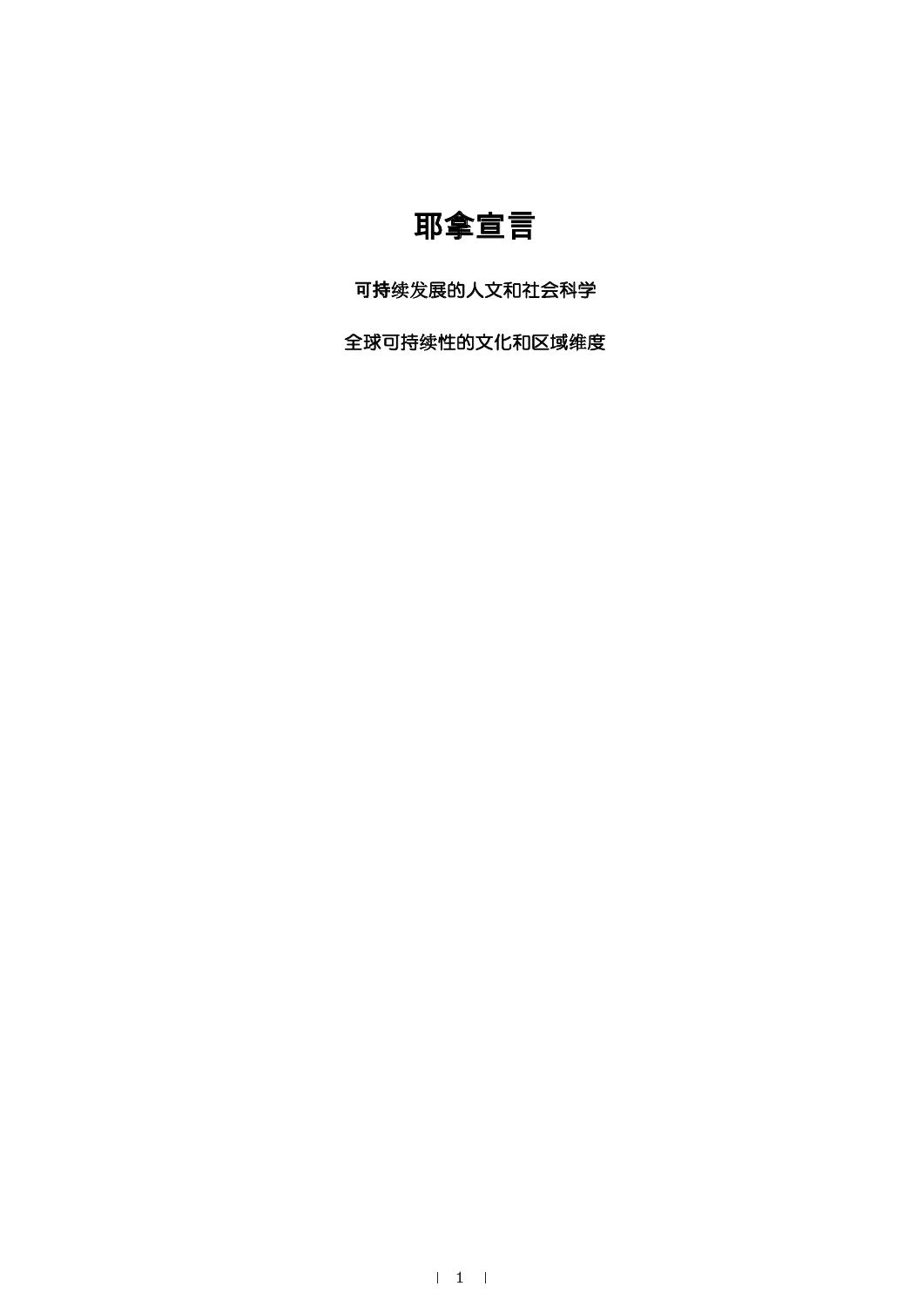加拿大和德国的教科文组织委员会、国际哲学与人文科学理事会、国际哲学与人文科学委 员会合作举办了"可持续发展人文与社会科学"会议(2020 年 10 月 21 日至 22 日。我 们这些参与者来自加拿大社会科学与人文研究理事会、世界艺术与科学学院、罗马俱乐 部、欧洲学术界和国际地理联盟,大家认为世界已经非常接近实现广泛认可的可持续发展 目标的最后机会。

声明·

1. 加快实现可持续发展目标和成功实施联合国"十年行动",需要从讨论可持续性, 迈向可持续生活。 这种转变意味着需要格外关注人们的日常生活。 这包括制定政策, 促成、促进和支持人们日常行动的根本性变革。

2.许多可持续发展政策源于人与自然的二分法,即将自然理解为人类周围的环境。 然 而,对于我们的身体,我们自己是自然不可分割的一部分,我们也以特定的方式将其 融入我们的实践中,这取决于我们在做什么。 这一前提将可持续性的观点从自然-社会 对立转变为社会-自然相互依存。

3. 目前大多数危机都源于人类无意的行动,人们往往可预见到这些行动的后果是有问 题的,这些后果最终会影响到全球。这意味着人们需要将危机视为基本的社会问题, 而非纯粹的环境问题,并将此问题加入到已为人所知的知识库内容中。

4. 建立长期可持续的生活方式需要将日常实践视为转型的关键驱动力。 这要求尊重这 些做法的文化、社会和区域多样性,以及过去的适应经验。 在这种情况下,社会科学 和人文学科必须在制定可持续发展政策方面发挥核心作用。

5. 如果普通人、特定利益相关者和各级决策者与学术专家和科学家共同开发, 向可持 续生活转变将被广泛接受,那么这意味着范式的彻底转变,从强调"一刀切"的自上 而下的策略,转向专门定制的路径。

6. 日常实践的文化、社会和自然层面都具有内在的联系、本地化和全球性以特定方式 相互关联。 这种洞察力需要超越学科孤岛,同时从每个学科的发现学术长处,并得到 新形式的研究组织的支持。

7. 真正的跨学科研究应该以可接受的形式提供信息和见解, 并促进参与式的知识生 产。 这需要支持相关社区之间自下而上的运动,让他们能够做出有效贡献并采取行 动。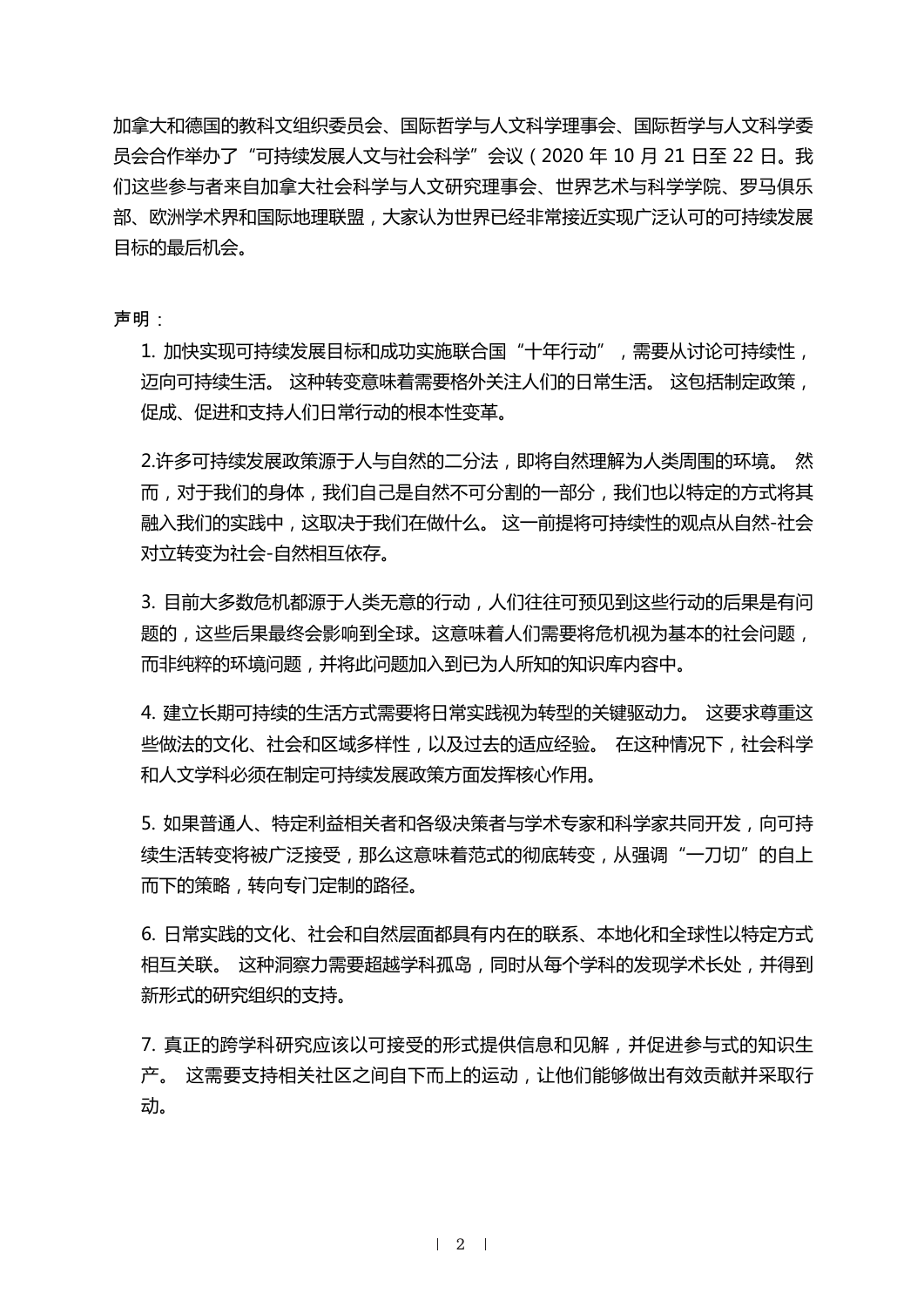8. 代际间深刻的社会转型要求年轻人从一开始就要深度参与到这种转变中。这要求他 们必须获得可靠的咨讯和教育,参与公民事务和政治。

9. 为了建立在文化上和地区上多样化的可持续生活方式,创造力和新的审美观是必要 的。 我们如何行事,在很大程度上取决于它们之于我们的意义,以及我们如何看待世 界,以及我们的地方在世界中的位置。各种形式的艺术,以及人文科学和社会科学为 扩展思维方式、提供生活方式新视角是至关重要的。这将使人类从索取的时代,迈向 再生文化的时代,并以更快的速度和更大的深度实现可持续发展目标,并确保取得可 衡量的成功。

10. 为此, 我们呼吁所有相关的政治和科学机构, 包括资助机构, 以联合国"行动十 年"为契机,确保文化维度成为可持续发展计划的核心。 这包括如下要求:

- 从环境问题到社会挑战, 重新构建基本分析视角。
- 补充面向解决方案的自上而下的策略,这些策略更具包容性、兼顾具有区域差异 性的自下而上的方法。
- 促讲年轻一代参与决策过程
- 改革可持续性研究、资金和组织
- 加强所有研究领域的跨学科合作
- 修改所有教育机构的课程,重点关注全球的社会紧急事件,并掌握之。
- 建立大学、研究和教育机构作为社会转型的真实范例。
- 将艺术与人文科学和社会科学的发现整合到关涉未来的共同的设计中,这个设计 在文化上和地区上是多样化的"可持续生活方式"。

耶拿,2021 年 3 月 18 日